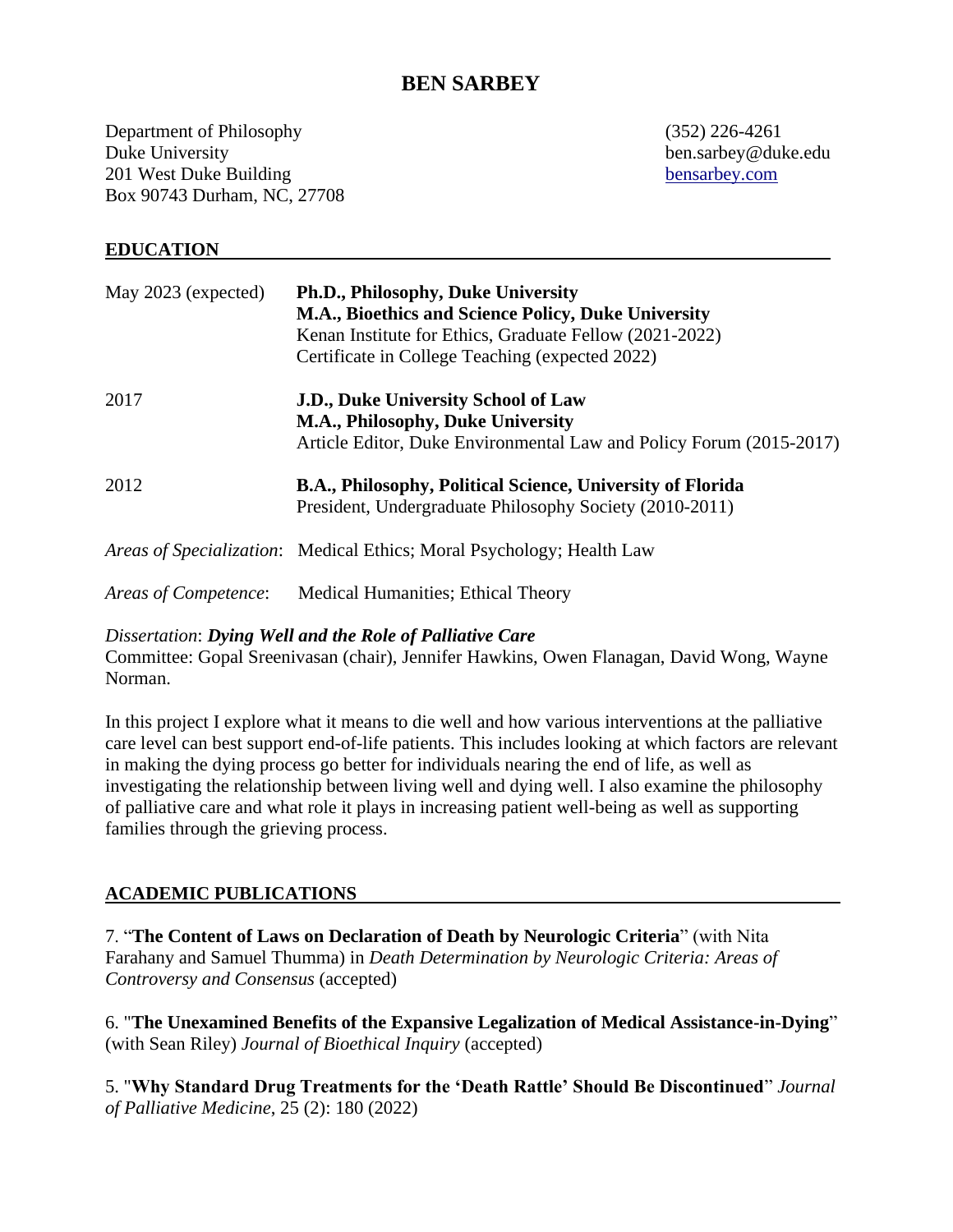4. "**Review: The Lost Art of Dying: Reviving Forgotten Wisdom**" *Journal of Palliative Medicine*, 25 (2): 337 (2022)

3. "**Review: Almost Over: Aging, Dying, Dead**" *Bioethics* 36 (1): 109-110 (2022).

2. "**The Family as a Unit of Care in End-of-Life Conversations**" *AJOB Neuroscience*, 12 (4): 283-285 (2021)

1. "**Definitions of Death: Brain Death and What Matters in a Person**" *Journal of Law and the Biosciences* 3: 743-752 (2016)

## **ARTICLES FOR THE GENERAL PUBLIC**

1. "**The Death of Advance Care Planning is Greatly Exaggerated**" *Hastings Bioethics Forum*, January 2022. [https://www.thehastingscenter.org/the-death-of-advance-care-planning-is-greatly](https://www.thehastingscenter.org/the-death-of-advance-care-planning-is-greatly-exaggerated/)[exaggerated/](https://www.thehastingscenter.org/the-death-of-advance-care-planning-is-greatly-exaggerated/)

2. "**To Live Well, Read About Dying**" *Medium*, May 2021, <https://medium.com/dukeuniversity/to-live-well-read-about-dying-761f787fb6c1>

## **TEACHING**

*As Instructor*: **[Philosophy of Death and Dying](https://bea8be96-c539-4e35-b4a7-0dc3350d3799.filesusr.com/ugd/db6318_ffbd7a72fa8047158e784a0104821f04.pdf)**: Summer 2022 **[Introduction to Philosophy](https://www.bensarbey.com/_files/ugd/db6318_f09e72405fb947a3ae6837a6a29bf130.pdf)**: Spring 2022; Fall 2021. **Ethics of Artificial Intelligence**: Summer 2019 (Duke TIP Program)

*As Teaching Assistant*: Prisoner's Dilemma and Distributive Justice (Alex Rosenberg, Michael Munger), Spring 2021 History of Modern Philosophy (Katherine Brading), Fall 2020 Neuroethics (Walter Sinnott-Armstrong, Scott Huetell), Spring 2020 Medical Ethics (Jennifer Hawkins), Spring 2020 Introduction to Philosophy (Alex Rosenberg), Fall 2019

### **PRESENTATIONS**

"**The Death Rattle and the Role of Palliative Care**" *World Congress of Bioethics*, July 2022

"**Dying Well and the Role of Palliative Medicine**" *Kenan Institute for Ethics*, Dec. 2021

"**Philosophy of Grief**" *Duke Hospital*, Palliative Care Grand Rounds, Nov. 2021

"**What a Theory of Dying Well Must Have**" *Hastings Center*, Oct. 2021